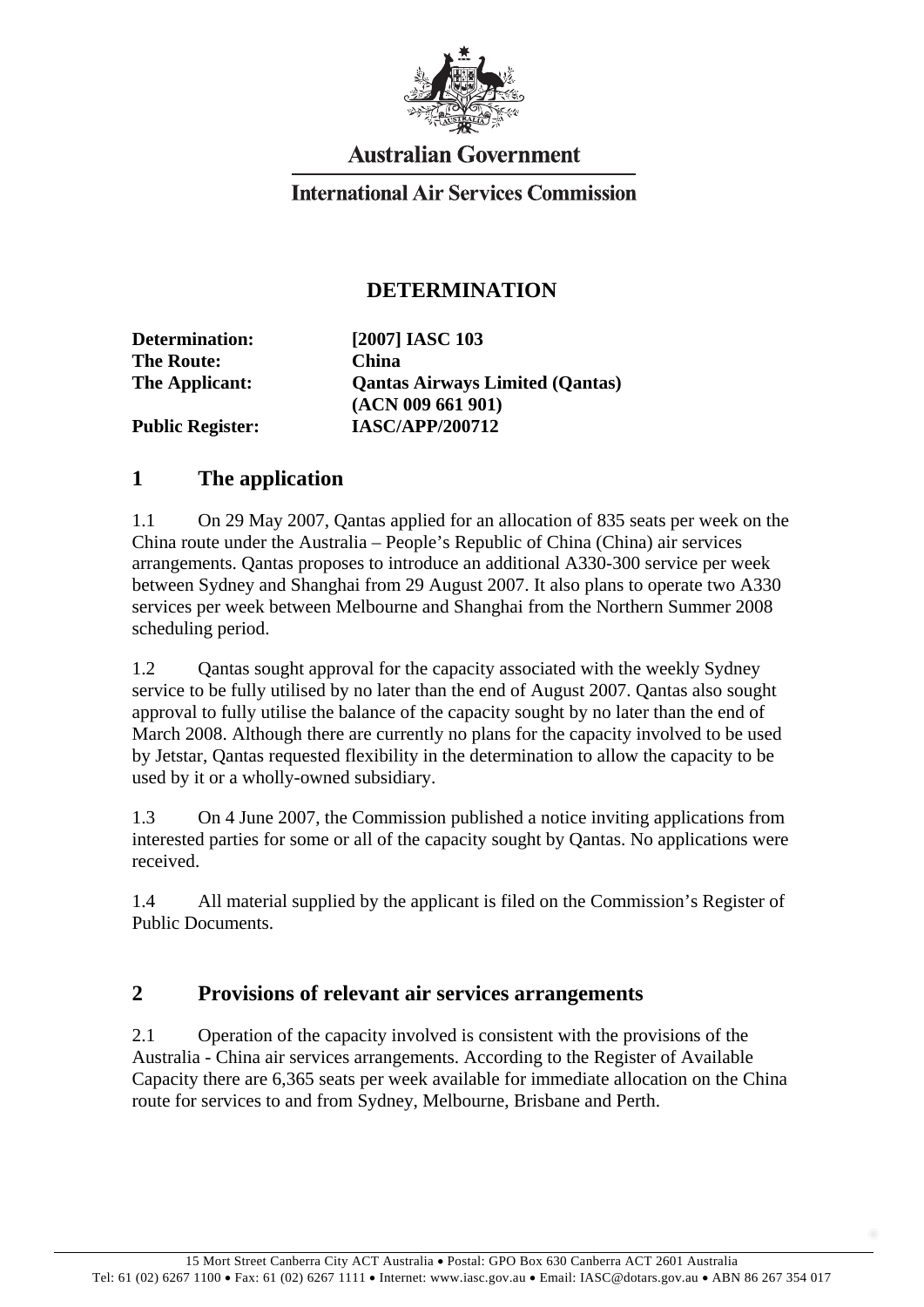# **3 Delegate's consideration**

3.1 In accordance with section 27AB of the *International Air Services Commission Act 1992* (the Act) and regulation 3A of the *International Air Services Commission Amendment Regulations 2003 (No.1)*, the delegate of the Commission considers the Qantas application.

3.2 Under paragraph 6.2 of the Minister's policy statement, the Commission is required only to apply the criteria in paragraph 4 of the policy statement. Under paragraph 4, the use of entitlements by an Australian carrier that is reasonably capable of obtaining the necessary approvals and of implementing its proposals is of benefit to the public. For an established international carrier such as Qantas, this means that there is public benefit arising from the use of the entitlements.

3.3 The delegate notes that in a number of previous determinations and decisions the Commission and its delegate have provided Qantas with the flexibility for allocated capacity to be used by Qantas or a wholly-owned subsidiary. The delegate will do so in this case.

## **4 Determination allocating capacity on the China route to Qantas ([2007] IASC 103)**

4.1 The delegate, on behalf of the Commission, makes a determination in favour of Qantas, allocating 835 seats of capacity per week in each direction between Australia and China, from the capacity available to be operated by the designated airlines of Australia to and from Sydney, Melbourne, Brisbane and Perth.

- 4.2 The determination is for five years from the date of this determination.
- 4.3 The determination is subject to the following conditions:
	- Qantas, or another Australian carrier which is a wholly owned subsidiary of Qantas, is required to utilise a minimum of 242 seats of the capacity by no later than 31 August 2007, or from such other date approved by the Commission;
	- Qantas, or another Australian carrier which is a wholly owned subsidiary of Qantas, is required to fully utilise the capacity by no later than 31 March 2008, or from such other date approved by the Commission;
	- only Qantas, or another Australian carrier which is a wholly owned subsidiary of Qantas, is permitted to utilise the capacity;
	- neither Qantas nor another Australian carrier which is a wholly owned subsidiary of Qantas is permitted to utilise the capacity to provide services jointly with another Australian carrier or any other person without the approval of the Commission;